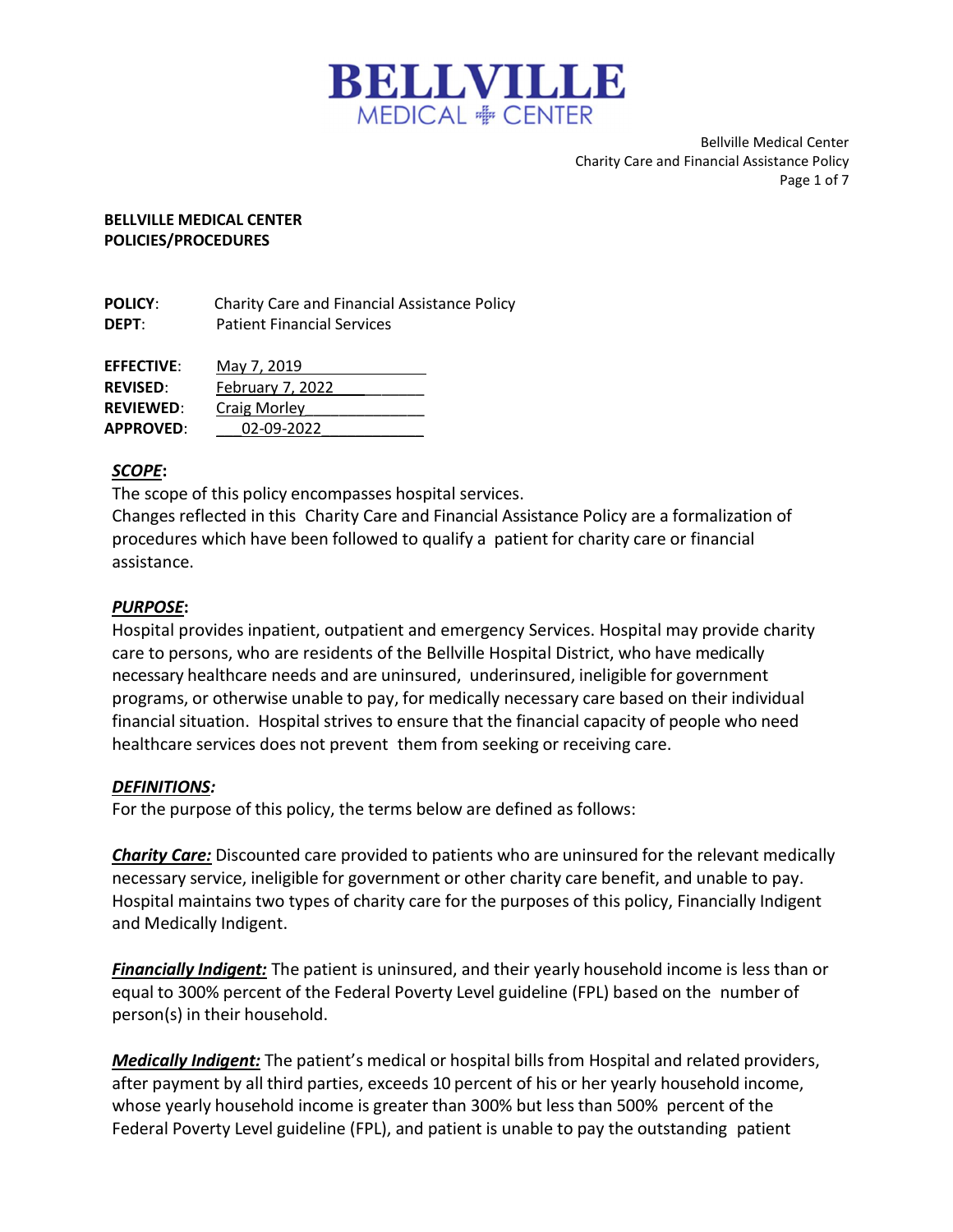

Bellville Medical Center Charity Care and Financial Assistance Policy Page 2 of 7

account balance.

**Uninsured:** The patient has no level of insurance or third-party assistance to assist with meeting his/her payment obligations.

Underinsured: The patient has some level of insurance or third-party assistance but still has out of pocket expenses that exceed his/her financial abilities. POLICY:

#### **Overview**

This written policy:

- Includes eligibility criteria for financial assistance –full or partially discounted care
- Describes the basis for calculating amounts charged to patients eligible for financial assistance under this policy
- Describes the method by which patients may apply for financial assistance
- Describes how Hospital may publicize the policy within the community served by Hospital
- Limits the amount Hospital will charge for emergency or other medically necessary care provided to individuals eligible for financial assistance to amount generally billed to commercially or Medicare insured patients.

Charity is not considered to be a substitute for personal responsibility. Patients are expected to cooperate with Hospital's procedures for obtaining charity or other forms of payment or financial assistance, and to contribute to the cost of their care based on their individual ability to pay. Individuals with the financial capacity to purchase health insurance shall be encouraged to do so, as a means of assuring access to health care services, for their overall personal health, and for the protection of their individual assets.

In order to manage its resources responsibly and to allow Hospital to provide the appropriate level of assistance to the greatest number of persons in need, the Hospital has established the following guidelines for the provision of patient charity.

# Eligibility Criteria and Amounts Charged to Patients

Eligibility for charity will be considered for those individuals who are residents of Bellville Hospital District and are uninsured, underinsured, ineligible for any government health care benefit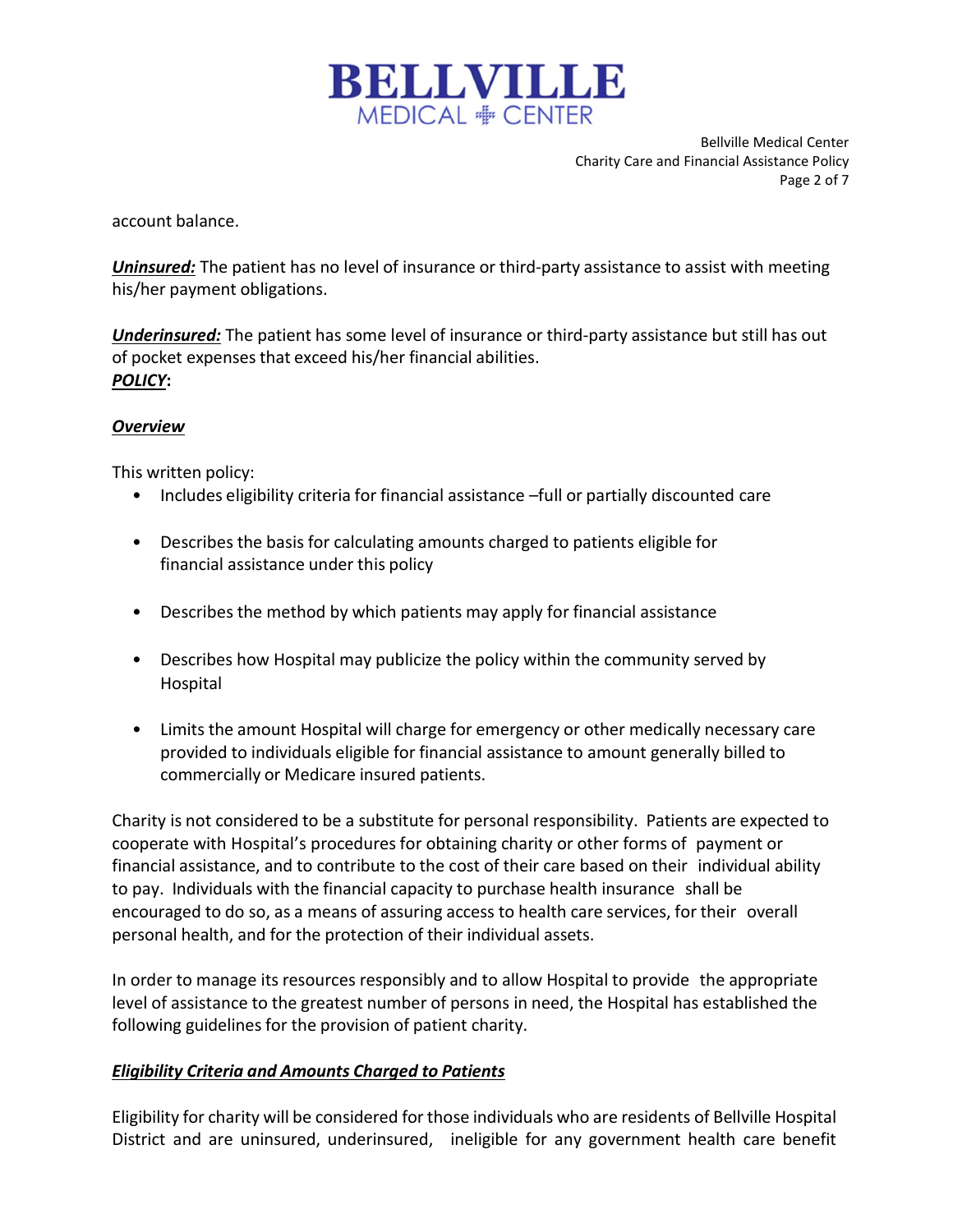

Bellville Medical Center Charity Care and Financial Assistance Policy Page 3 of 7

program, and who are unable to pay for their care, based upon a determination of financial need in accordance with this Policy. The granting of charity may be based on an individualized determination of financial need, and shall not take

into account age, gender, race, social or immigrant status, sexual orientation or religious affiliation.

Services eligible under this Policy may be made available to the patient on a sliding fee scale, in accordance with financial need, as determined in reference to Federal Poverty Guidelines in effect at the time of the determination. Once a patient has been determined by Hospital to be eligible for financial assistance, that patient shall not receive any future bills based on undiscounted gross charges. The basis for the amounts Hospital will charge patients qualifying for financial assistance is as follows, but not limited to:

- 1. Patients who are uninsured and whose family income is at or below 300% of the FPG are eligible to receive care at a fully discounted rate.
- 2. Patients who are uninsured or underinsured and whose family income is above 300% but not more than 500% of the FPG are eligible to receive services at discounted rates no greater than the amounts generally billed to commercially insured or Medicare patients.
- 3. Patients who are uninsured or underinsured and whose family income exceeds 500% of the FPG may be eligible to receive discounted rates on a case-by-case basis based on their specific circumstances, such as catastrophic illness or medical indigence, at the discretion of Hospital. The discounted rates may not be greater than the amounts generally billed to (receive by the hospital for) commercially insured or Medicare patients or for the patients deemed eligible.

# PROCEDURE:

# Method by Which Patients May Apply for Charity Care

- 1. Financial need may be determined in accordance with procedures that involve an individual assessment of financial need and may include but not limited to:
	- a. An application process, in which the patient or the patient's guarantor are required to cooperate and supply personal, financial and other information and documentation relevant to making a determination of financial need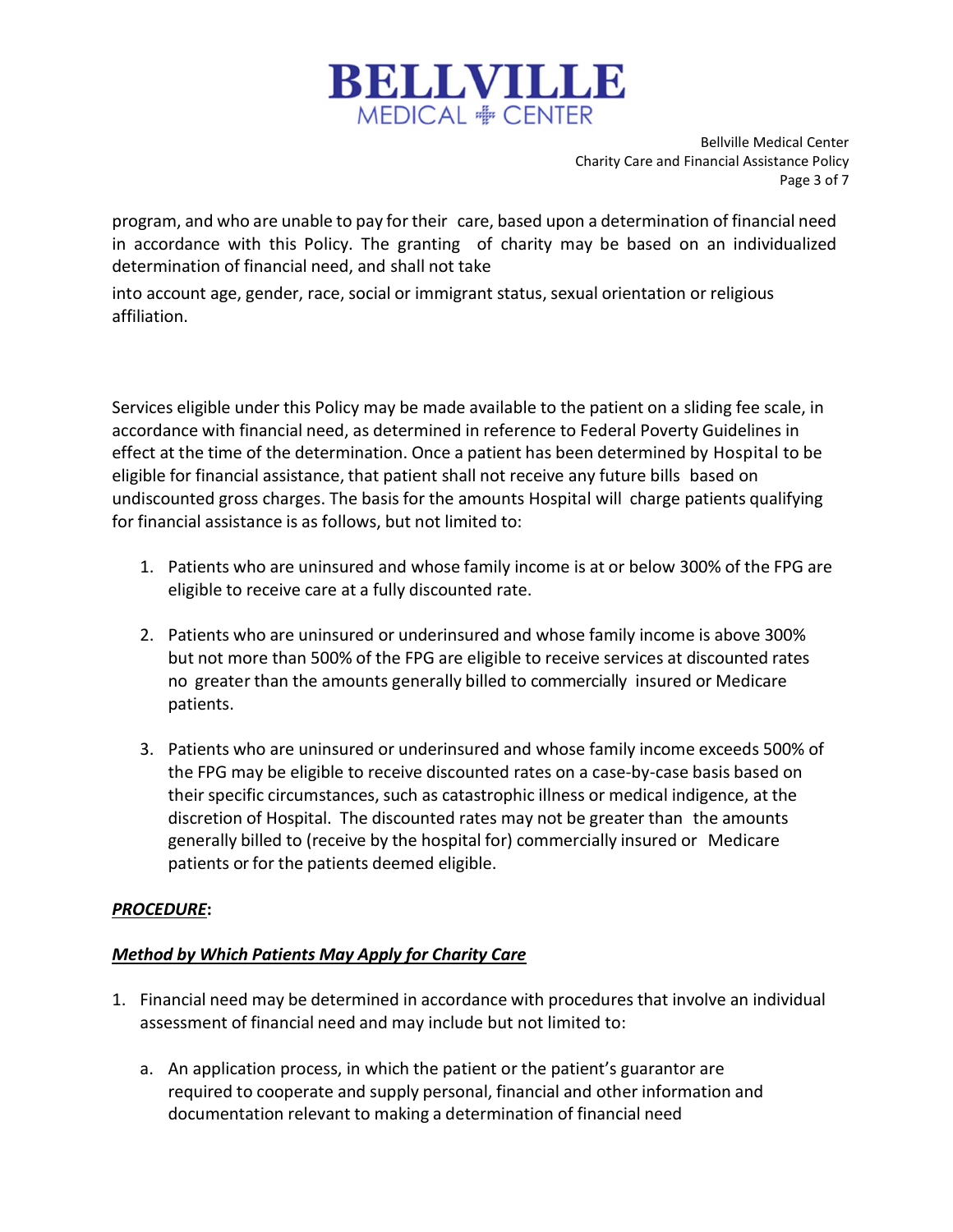

Bellville Medical Center Charity Care and Financial Assistance Policy Page 4 of 7

- b. The use of external publicly available data sources that provide information on a patient's or a patient's guarantor's ability to pay
- c. Reasonable efforts by Hospital to explore appropriate alternative sources of payment and coverage from public and private payment programs, and to assist patients to apply for such programs
- d. Taking into account the patient's available assets, and all other financial resources available to the patient
- e. A review of the patient's outstanding accounts receivable for prior services rendered and the patient's payment history
- 2. It is preferred, but not required, that a request for charity and a determination of financial need occur prior to rendering of non-emergent medically necessary services. However, the determination may be done at any point in the collection cycle. The need for financial assistance may be re-evaluated at each subsequent time of service if the last financial evaluation was completed more than six months prior, or at any time additional information relevant to the eligibility of the patient for charity becomes known.
- 3. The granting of charity will apply to account balances due to Hospital at time of application with dates of service not earlier than six months prior to application. For accounts within the bad debt collection process, the date of service limit will be 240 days prior to application. The charity approval may then also apply for services for the next 6 months from date of application.

# Presumptive Financial Assistance Eligibility

There are instances when a patient may appear eligible for charity care discounts, but there is no financial assistance form on file due to a lack of supporting documentation. Often there is adequate information provided by the patient or through other sources, which could provide sufficient evidence to provide the patient with charity care assistance. In the event there is no evidence to support a patient's eligibility for charity care, Hospital could use outside agencies in determining estimate of income amounts for the basis of determining charity care eligibility and potential discount amounts. Once determined, due to the inherent nature of the presumptive circumstances, the only discount that can be granted is a 100% write off of the account balance. Presumptive eligibility may be determined on the basis of individual life circumstances that may include, but are not limited to:

- 1. State-funded prescription programs
- 2. Homeless or received care from a homeless clinic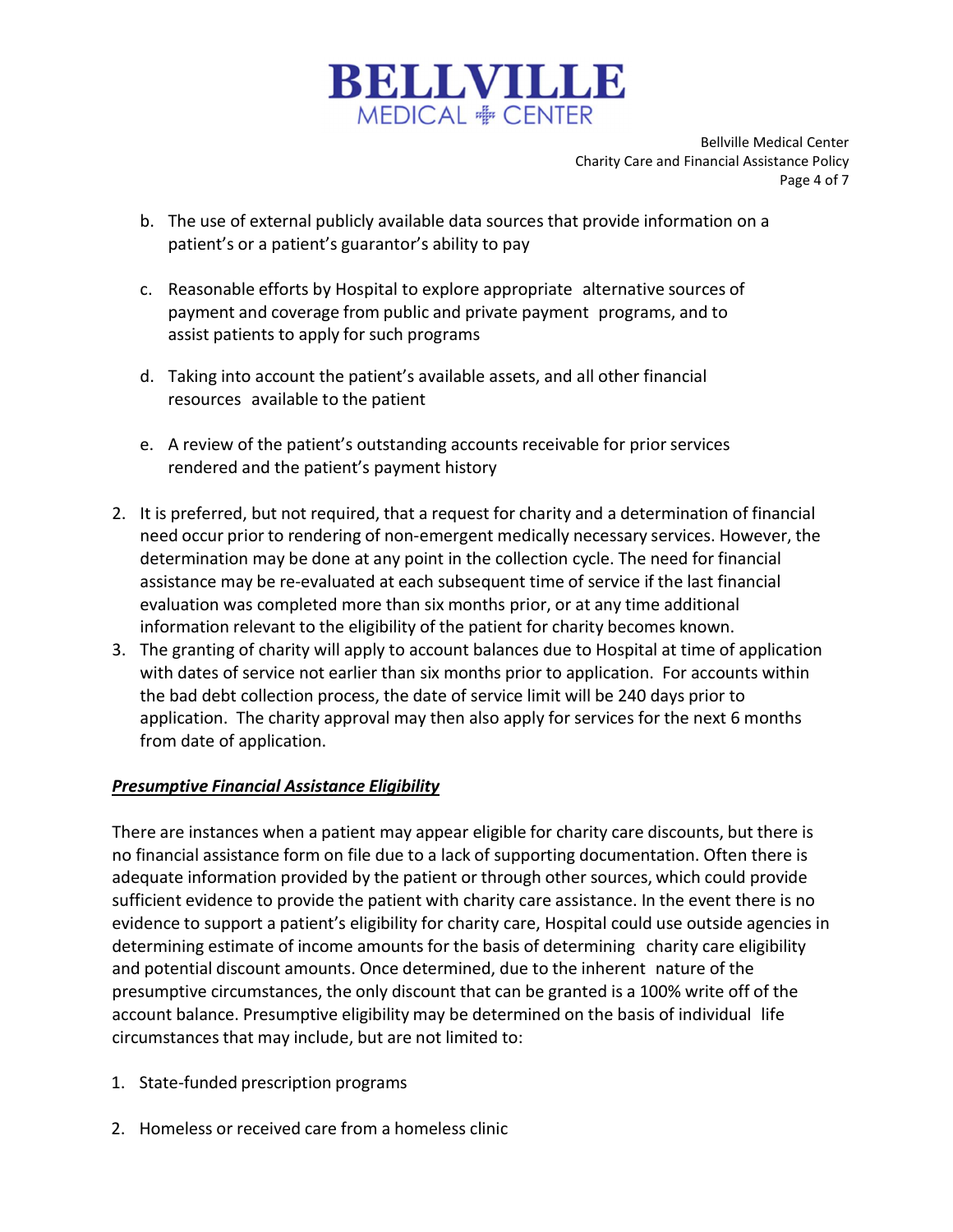

Bellville Medical Center Charity Care and Financial Assistance Policy Page 5 of 7

- 3. Participation in Women, Infants and Children programs (WIC)
- 4. Food stamp eligibility
- 5. Subsidized school lunch program eligibility
- 6. Eligibility for other state or local assistance programs that are unfunded (e.g., Medicaid spend-down)
- 7. Low income/subsidized housing is provided as a valid address
- 8. Patient is deceased with no known estate
- 9. Medicaid Program participants where coverage is denied for maximum confinement, or non-covered services
- 10. Bankruptcy declared and confirmed within the prior (12) months of hospital services being rendered
- 11. Any uninsured account returned from a collection agency as uncollectable
- 12. Participation in Temporary Assistance for Needy Families (TANF) Program
- 13. Participation in Children's Health Insurance Program (CHIP)
- 14. Participation in Free lunch program at children's respective school
- 15. Participation in County Indigent Health Care programs
- 16. Hospital services provided with no history of payments
- 17. Patient has stated that he/she does not have the resources to pay
- 18. Patient has been given an indigent or charity care application but has not returned the application or the necessary documentation
- 19. The address on file is no longer a good address
- 20. Other factors that are useful in formation an expectation of payment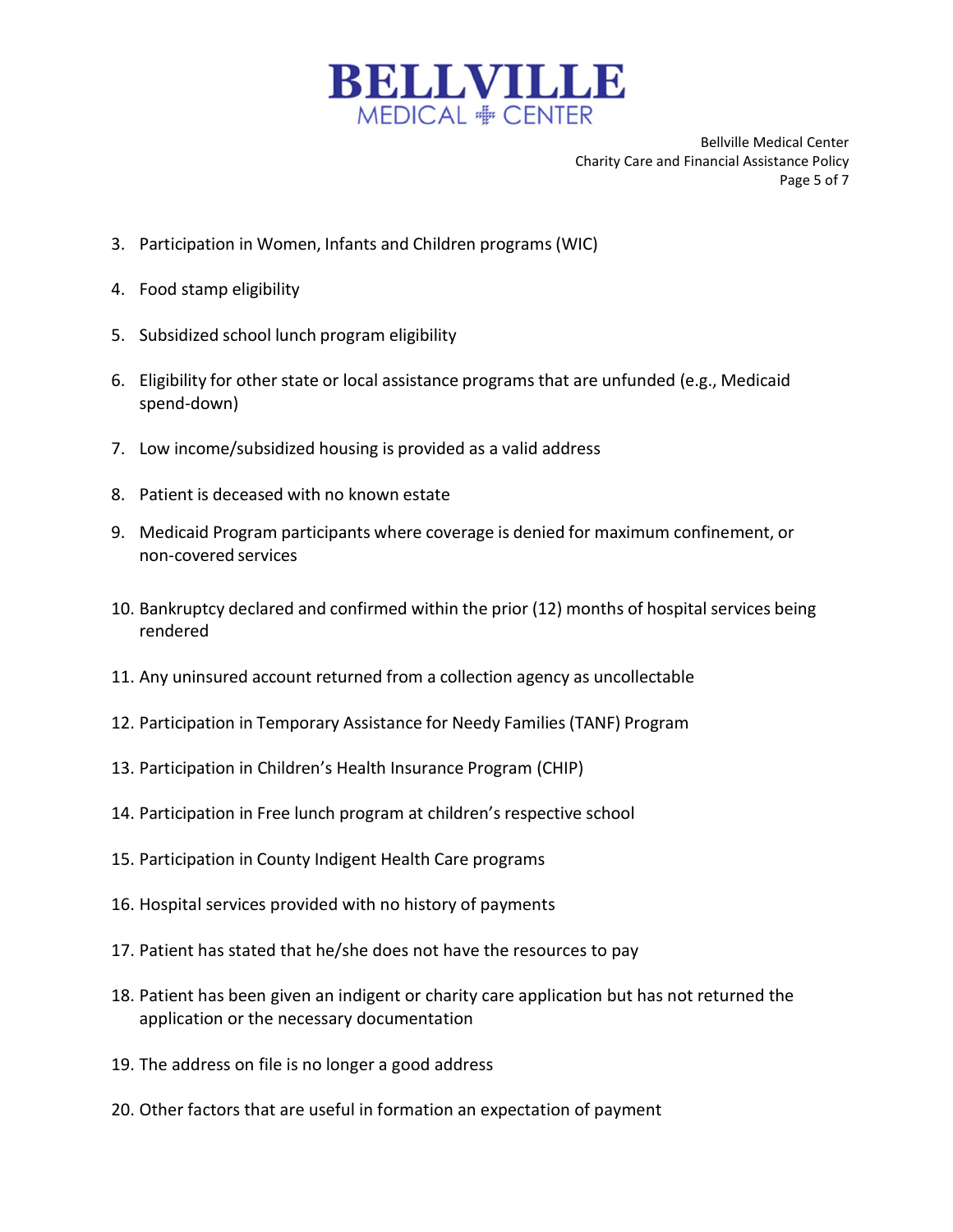

Bellville Medical Center Charity Care and Financial Assistance Policy Page 6 of 7

Patients who provide false information or who do not cooperate will not be eligible for charity care or discounted care assistance.

#### Communication of the Charity Program to Patients and Within the Community

Notification about charity care available from Hospital shall be disseminated by Hospital by various means, which may include, but are not limited to, the publication of notices in patient bills and by posting notices in emergency rooms, in the Conditions of Admission form, at admitting and registration departments, and patient financial services offices that are located on the Hospital's campuses, and at other public places as Hospital may elect. Hospital may also provide a summary of this charity care policy on facility websites, in brochures available inpatient access sites and at other places within the community served by the hospital as Hospital may elect. Such notices and summary information shall be provided in the primary languages spoken by the population serviced by Hospital. Referral of patients for charity may be made by any member of the Hospital's staff or medical staff, including physicians, nurses, financial counselors, social workers, case managers, chaplains, and religious sponsors. The patient or a family member, close friend, or associate of the patient, subject to applicable privacy laws, may make a request for charity.

Based on Federal Poverty Guidelines Issued 01/2020

-FINANCIALLY INDIGENT CLASSIFICATION

Family's Yearly Income must be equal to or less than the following: